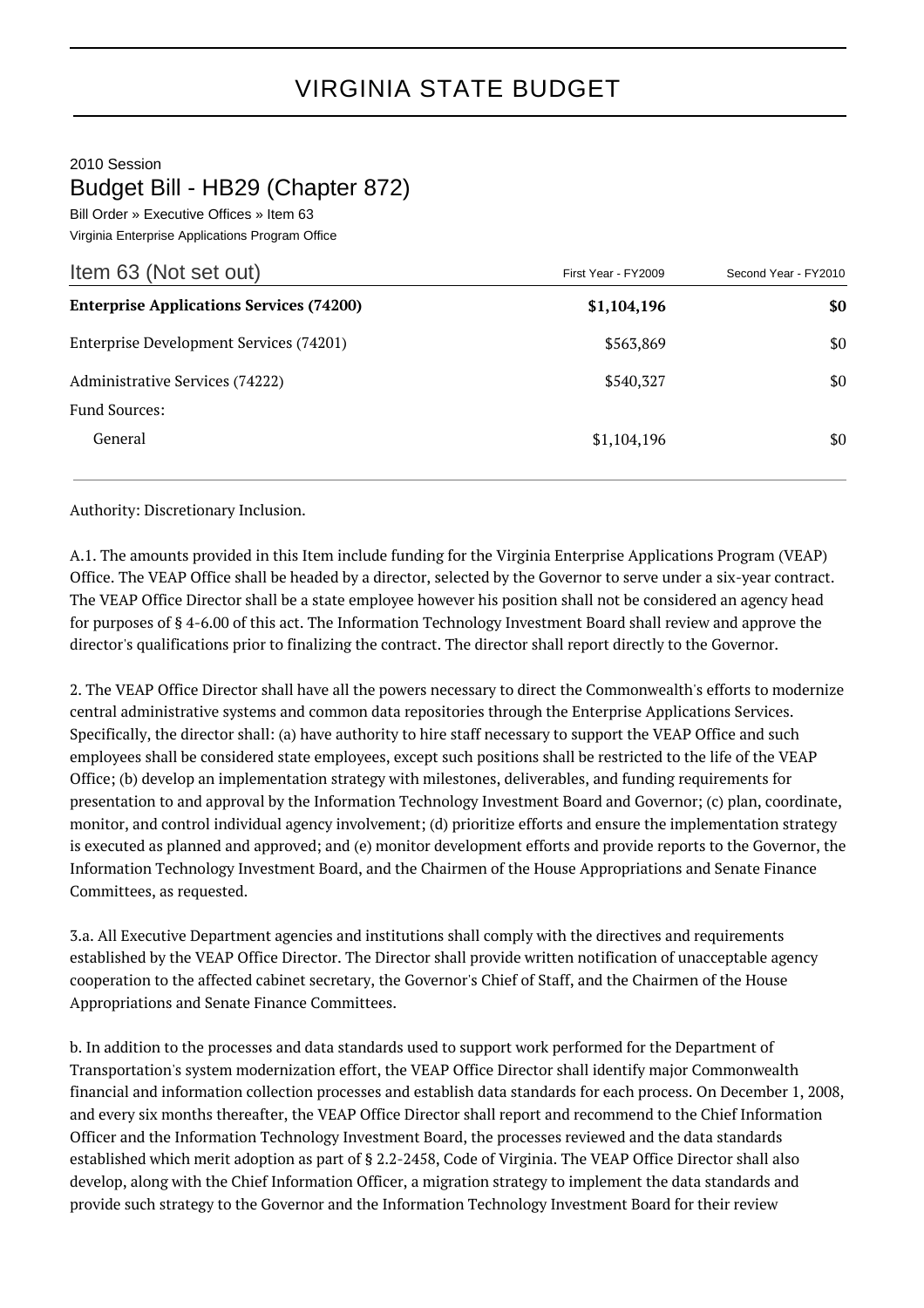beginning December 1, 2008. As part of the migration strategy and its implementation, the VEAP Office Director shall identify agencies and institutions which have sufficiently modern accounting systems that can adopt and implement these data standards. All agencies and institutions shall cooperate with the VEAP Office Director in implementing the data standards at those agencies and institutions with sufficiently modern accounting systems and the VEAP Office Director shall report, every six months after submitting the Plan to the Governor and the Information Technology Investment Board, those agencies and institutions having adopted the data standards and any agencies or institutions that have not cooperated with the implementation.

c. For agencies whose enterprise applications management efforts are the responsibility of the VEAP Office, the VEAP Office Director shall have responsibility for operational decisions relative to the enterprise applications efforts.

4. Legislative, Judicial, Independent agencies, and institutions of higher education shall work cooperatively with the VEAP Office Director to ensure the successful completion of the Enterprise Applications Services activities.

5. The director shall make reports no less than quarterly as follows: (i) to the Governor and Chairmen of the House Appropriations and Senate Finance Committees on major aspects of the VEAP Office, including status of funding needs, areas of risk, and major problems and implications, and (ii) to the Information Technology Investment Board comparing actual performance to the milestones, deliverables, and funding in the approved implementation strategy.

6. As part of the implementation of the statewide enterprise application, the VEAP Office, with assistance from the Department of Planning and Budget, Department of Accounts, and the Department of Human Resources Management, shall review Executive Branch agencies to determine which agencies might join the Payroll Service Bureau or Fiscal Service Bureau at the Department of Accounts.

B. 1. The amounts provided in this Item include funds to support the Enterprise Applications Master Services Interim Agreement between the Commonwealth of Virginia and CGI Technologies & Solutions, Inc. (CGI). Notwithstanding any other provision of law except the limitations imposed by § [2.2-518,](http://law.lis.virginia.gov/vacode/2.2-518/) § [2.2-4803](http://law.lis.virginia.gov/vacode/2.2-4803/) and § [2.2-4806](http://law.lis.virginia.gov/vacode/2.2-4806/) , Code of Virginia, Executive Department agencies and institutions may enter into management agreements with CGI for debt collection and cost recovery services pursuant to Statements of Work 6 and 7 of the Enterprise Applications Master Services Agreement. Work on enhanced collections and recoveries shall not proceed if they commit the Commonwealth to expanding or significantly altering any existing federal or state program without the review and approval of the Governor and General Assembly.

2. Moneys resulting from enhanced collections and cost recoveries pursuant to this Item shall be held in the Virginia Technology Infrastructure Fund as established by § [2.2-2023](http://law.lis.virginia.gov/vacode/2.2-2023/), Code of Virginia.

C. Any amounts other than the general fund dollars appropriated in this Item shall be held in the Virginia Technology Infrastructure Fund as established by § [2.2-2023,](http://law.lis.virginia.gov/vacode/2.2-2023/) Code of Virginia, and shall only be available for the purpose of this Item after approval of their use by the Information Technology Investment Board.

1. The VEAP Office Director shall prepare a budget of administrative cost for the Information Technology Investment Board to review and consider providing such amount does not exceed the amount appropriated in this Item and any other amounts appropriated subject to this Item. The budget shall include the amount, if any, of salary and other costs that participating agencies will incur for their involvement in the business process and activity as set forth in paragraph A.2. The Information Technology Investment Board shall review and approve the budget and thereby release the funds for such use. The VEAP Office Director shall prepare and submit quarterly reports to the Department of Planning and Budget and the Information Technology Investment Board of how the VEAP Office Director is spending these funds.

2. Nothing in this Item shall prevent Executive Department agencies or institutions from committing resources to